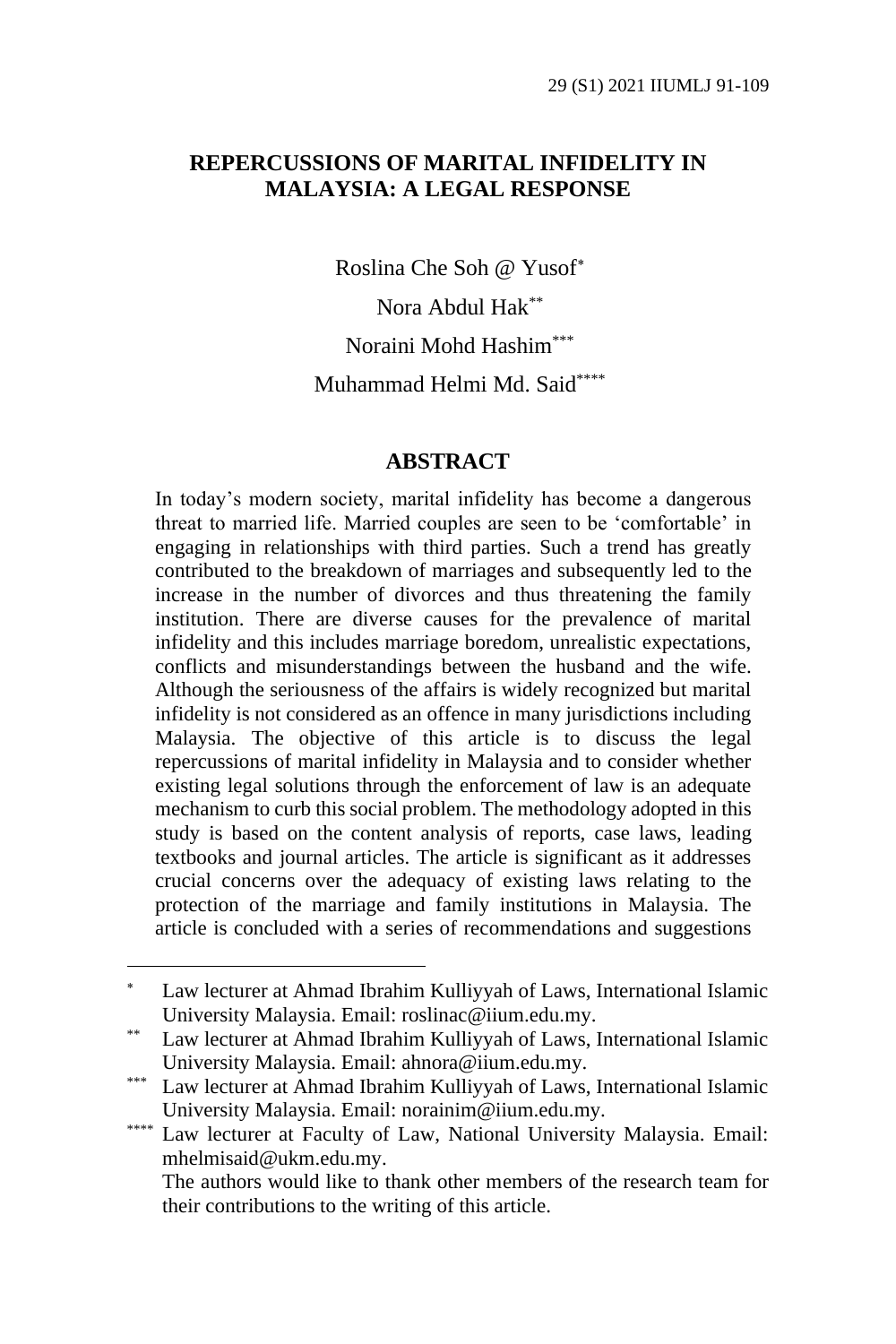for improvements in existing law through appropriate legal mechanisms so as to curb the issue of marital infidelity in order to preserve the wellbeing of the family institution as a whole.

**Keywords***:* infidelity in marriage, protection of the family institution, legal repercussions of infidelity, status of infidelity in Malaysia.

# **KESAN KECURANGAN DALAM PERKAHWINAN DI MALAYSIA: SUATU TINDAKBALAS UNDANG-UNDANG**

#### **ABSTRAK**

Kecurangan dalam perkahwinan telah menjadi satu kebiasaan yang merbahaya dan mengancam kehidupan berkeluarga. Perbuatan ini berpotensi untuk memusnahkan perkahwinan dan menyebabkan peningkatan kadar perceraian dalam masyarakat. Ini kerana ia menandakan terdapat masalah hubungan antara pasangan. Terdapat pelbagai faktor yang menyebabkan curang dalam perkahwinan berlaku dalam masyarakat kita hari ini. Antara faktor yang menyebabkan curang dalam perkahwinan berlaku ialah bosan dalam perkahwinan, harapan yang tidak realistik, konflik dan salah faham antara satu sama lain. Seperti dalam banyak bidang kuasa lain, curang dalam perkahwinan bukanlah merupakan kesalahan di bawah undang-undang di Malaysia tetapi terdapat beberapa remedi atau cara yang boleh digunakan untuk mengurangkan kemungkinan berlakunya masalah tersebut. Objektif makalah ini adalah untuk membincangkan kesan undang-undang terhadap aktiviti kecurangan dalam perkahwinan di Malaysia dan sama ada penyelesaian melalui penguatkuasaan undang-undang adalah mekanisme yang mencukupi untuk membendung masalah ini. Metodologi yang digunakan dalam makalah ini adalah berdasarkan analisis kandungan laporan kes, buku teks dan makalah jurnal yang terkemuka. Makalah ini adalah penting kerana ia membincangkan perkara yang utama dengan merujuk kepada undang-undang semasa yang berkaitan dengan perlindungan perkahwinan dan institusi kekeluargaan di Malaysia. Kesimpulan yang dibuat termasuk beberapa saranan untuk penambahbaikan dalam mencari mekanisme perundangan yang sesuai untuk membendung isu kecurangan dalam perkahwinan demi melihara institusi kekeluargaan secara keseluruhan.

**Kata kunci**: kecurangan dalam perkahwinan, kemusnahan institusi kekeluargaan, kesan dalam perundangan Malaysia.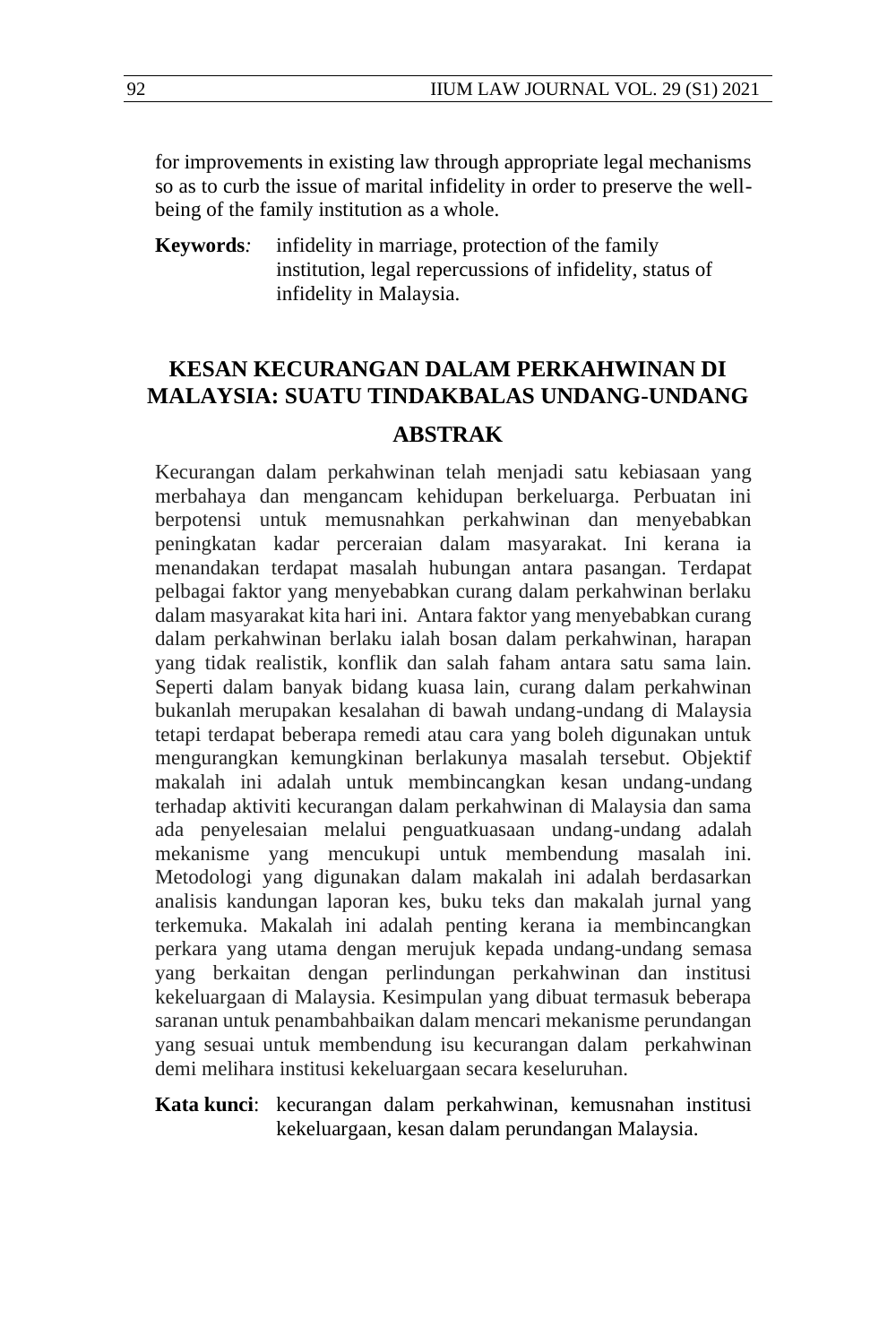### **INTRODUCTION**

### **Marital Infidelity defined**

Marital infidelity is one of the great challenges affecting married life and threatening family institutions. In spite of its obvious danger, most jurisdictions in the world do not consider it as a specific offence and fail to provide specific laws to control this perplexing problem. There is no universal definition of infidelity as it varies within cultures and depends on the type of relationship that exists between people.<sup>1</sup> Five, Weeks, and Gambescia for instance, proposed that, "*most committed relationships are characterized by an explicit or implicit commitment regarding intimacy, including both sexual and emotional fidelity to one's partner*".<sup>2</sup> They define infidelity as "*a betrayal of this implied or stated commitment regarding intimate exclusivity. With infidelity, emotional and/or sexual intimacy is shared with someone outside of the primary relationship without the consent of the other partner*".<sup>3</sup> Meanwhile, Blow and Hartnett stated that, infidelity is defined in a myriad of ways and can comprise a number of activities including: "having an affair," "extramarital relationship," "cheating," "sexual intercourse with a third party," "having oral sex," "kissing," "fondling," "having emotional connections that are beyond friendships," "friendships," "internet relationships," "pornography use," and others.<sup>4</sup> In short, marital infidelity is not only confined to sexual or physical acts of intimacy but may vary according to differing cultures and type of relationships.

<sup>&</sup>lt;sup>1</sup> Review of studies on infidelity (by Bahareh Zare) 2011 3rd International Conference on Advanced Management Science IPEDR vol.19 (2011) © (2011) IACSIT Press, Singapore. http://www.ipedr.com/vol19/34- ICAMS2011-A10054.pdf p. 182.

<sup>&</sup>lt;sup>2</sup> Fife, S.T., Weeks, G.R., & Gambescia, N., "Treating Infidelity: An Integrative Approach," The family journal: counseling and therapy for couples and families 16 (2008): 316. DOI: 10.1177/1066480708323205 3

Ibid.

<sup>4</sup> Blow, A.J. & Hartnett, "Infidelity in committed relationships I: A methodological review," Journal of Marital and Family Therapy 31(2) (2005): 183.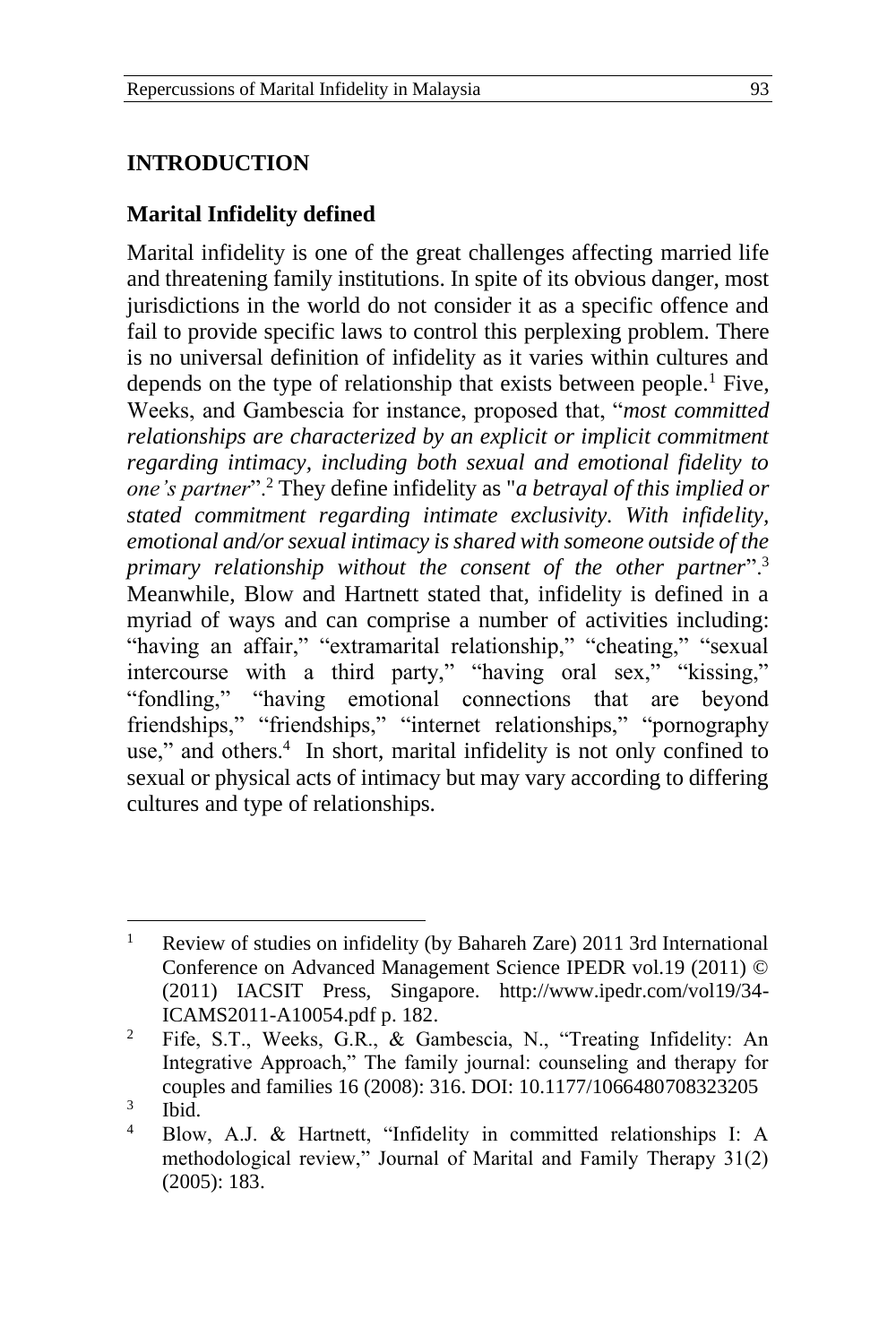## *Types of Marital Infidelity*

A preponderance of the literature divided infidelity to more specific categories including sexual infidelity, emotional infidelity, combined sexual and emotional infidelity and internet infidelity. Dewall et al for instance, classified infidelity into 3 types, which include, sexual infidelity, emotional infidelity and full investment infidelity. In reference to internet infidelity, Beatriz opined that it is a process whereby individuals involved in a long-term committed relationship seeks "computer synchronous interactive contact with the other partner".<sup>5</sup> Sexual infidelity is not just a relationship with someone outside the marriage that is purely sexual in nature. It can also include activities where there is no physical contact at all, such as telephone or online sex since the offender is seeking sexual pleasure outside of the marriage.<sup>6</sup>

In general, physical and emotional infidelities are often the most highly recognized forms of infidelity. Nevertheless, internet or cyber infidelity is becoming increasingly prevalent.<sup>7</sup> According to Whitty, the effects of an online affair can be "almost as severe as sexual intercourse".<sup>8</sup> Smart phones and the internet are seen to be convenient mediums for anyone to be engaged in marital infidelity. Thus, not only

<sup>5</sup> B.L.A. Mileham (2007): Online infidelity in Internet chat rooms: an ethnographic exploration, Computers in Human Behavior 23 (2007) 11– 31: 12.

<sup>6</sup> DeWall, C. N., Lambert, N. M., Slotter, E. B., Pond, R. S., Jr., Deckman, T., Finkel, E. J., Luchies, L. B., & Fincham, F. D. (2011). So far away from one's partner, yet so close to romantic alternatives: Avoidant attachment, interest in alternatives, and infidelity. Journal of Personality and Social Psychology, 101(6), 1302–1316:1302. https://doi.org/10.1037/a0025497).

<sup>7</sup> Henline, B. H., Lamke, L. K., & Howard, M. D. (2007). Exploring perceptions of online infidelity. Personal Relationships, 14(1), 113– 128:113. https://doi.org/10.1111/j.1475-6811.2006.00144.x.

<sup>8</sup> Whitty, M.T. "The realness of cybercheating: men's and women's representations of unfaithful Internet relationships," *Social science computer review,* 23(2005): 57, as cited in Schonian, Sarah, "Perceptions and Definition of Infidelity: A Multimethod Study" UNLV Theses, Dissertations, Professional Papers, and Capstones. (2013) 2026.1-110:5. http://dx.doi.org/10.34917/5363941http://digitalscholarship.unlv.edu/the sesdissertations/2026.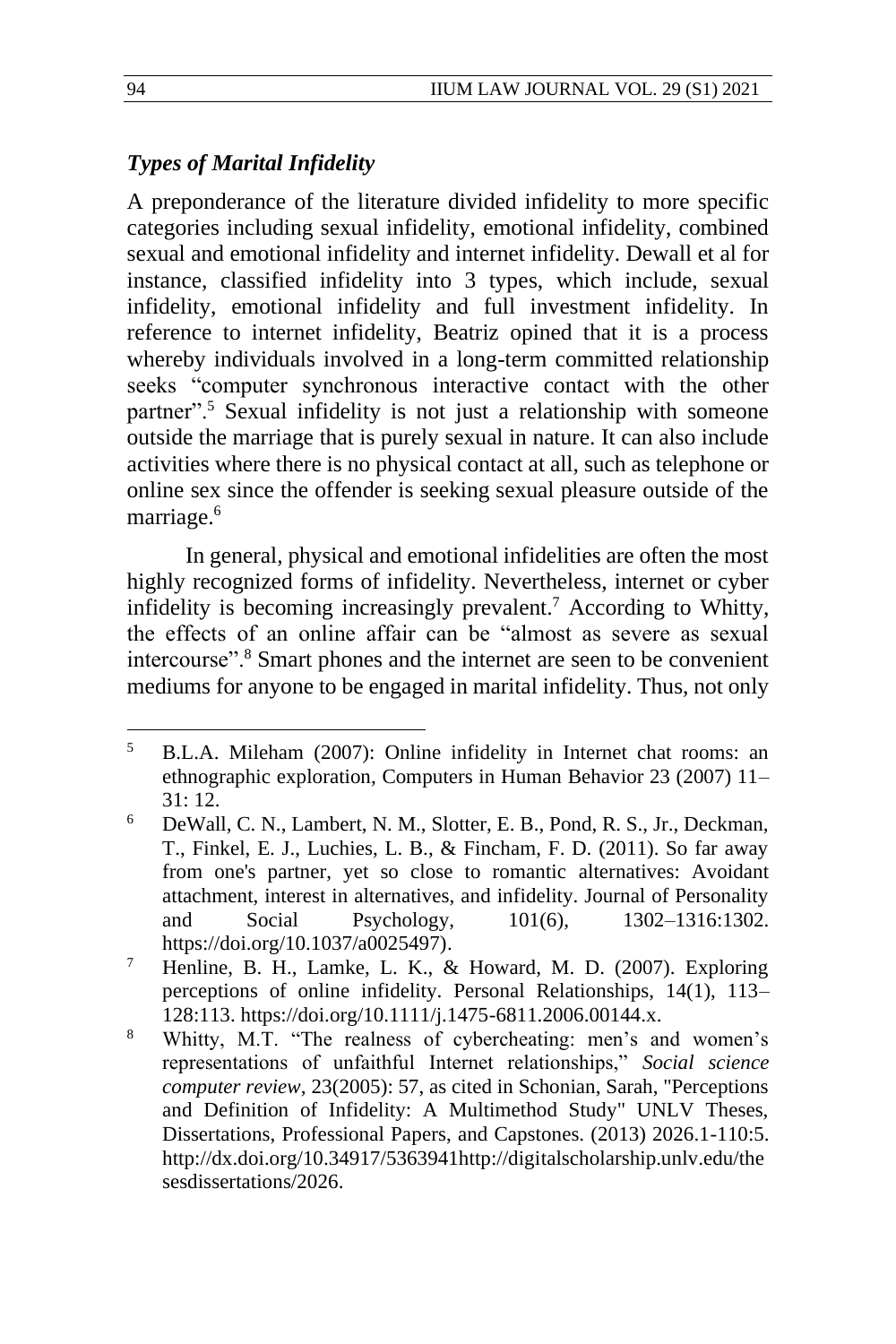does modern technology provide more possibilities for communication but it also creates avenues for engaging in unfaithful relationships with others<sup>9</sup>

## **Reasons for Infidelity**

Research on infidelity shows that there are various reasons for engaging in relationships outside marriage. Drigotas et al for instance, divided the reasons for infidelity into five categories:

- a) sexual satisfaction, where there is a search for sexual variety or due to sexual incompatibility with the partner;
- b) emotional satisfaction, in which the focus is on emotional satisfaction with a new relationship;
- c) social context, including variables such as opportunity or physical separation of the partner;
- d) rules and attitudes related to social norms, such as sexual permissiveness; and
- e) revenge/hostility associated with the desire to retaliate for betrayal suffered.<sup>10</sup>

In an earlier research by Roscoe et al on sexuality issues in infidelity, it was found that the need for sexual variety and sexual income possibility as common reasons for engaging in infidelity.<sup>11</sup> Buss & Shackelford and Roscoe et al in their studies on the emotional satisfaction of married couples, concluded that the overall marital dissatisfaction is the main reason for infidelity.<sup>12</sup> Buss  $\&$  Shackelford

<sup>9</sup> Schonian, Sarah, "Perceptions and Definition of Infidelity: A Multimethod Study" *UNLV Theses, Dissertations, Professional Papers, and Capstones*. (2013) 2026.1-110:5. http://dx.doi.org/10.34917/5363941 http://digitalscholarship.unlv.edu/thesesdissertations/2026.

<sup>10</sup> Drigotas, S. M., Safstrom, C. A., & Gentilia, T. (1999). An investment model prediction of dating infidelity. *Journal of Personality and Social Psychology, 77*(3), 509-524:509.

<sup>&</sup>lt;sup>11</sup> Buunk, B. 1980. Extramarital sex in the Netherlands Motivations in social and marital context. *Journal Of Family And Economic Issues* 3 (1): 28.

<sup>&</sup>lt;sup>12</sup> Buss D.M, & Shackelford. T.K (1997), Susceptibility to Infidelity in the First Year of Marriage. Journal of Research in Personality 31, 193-221: 194.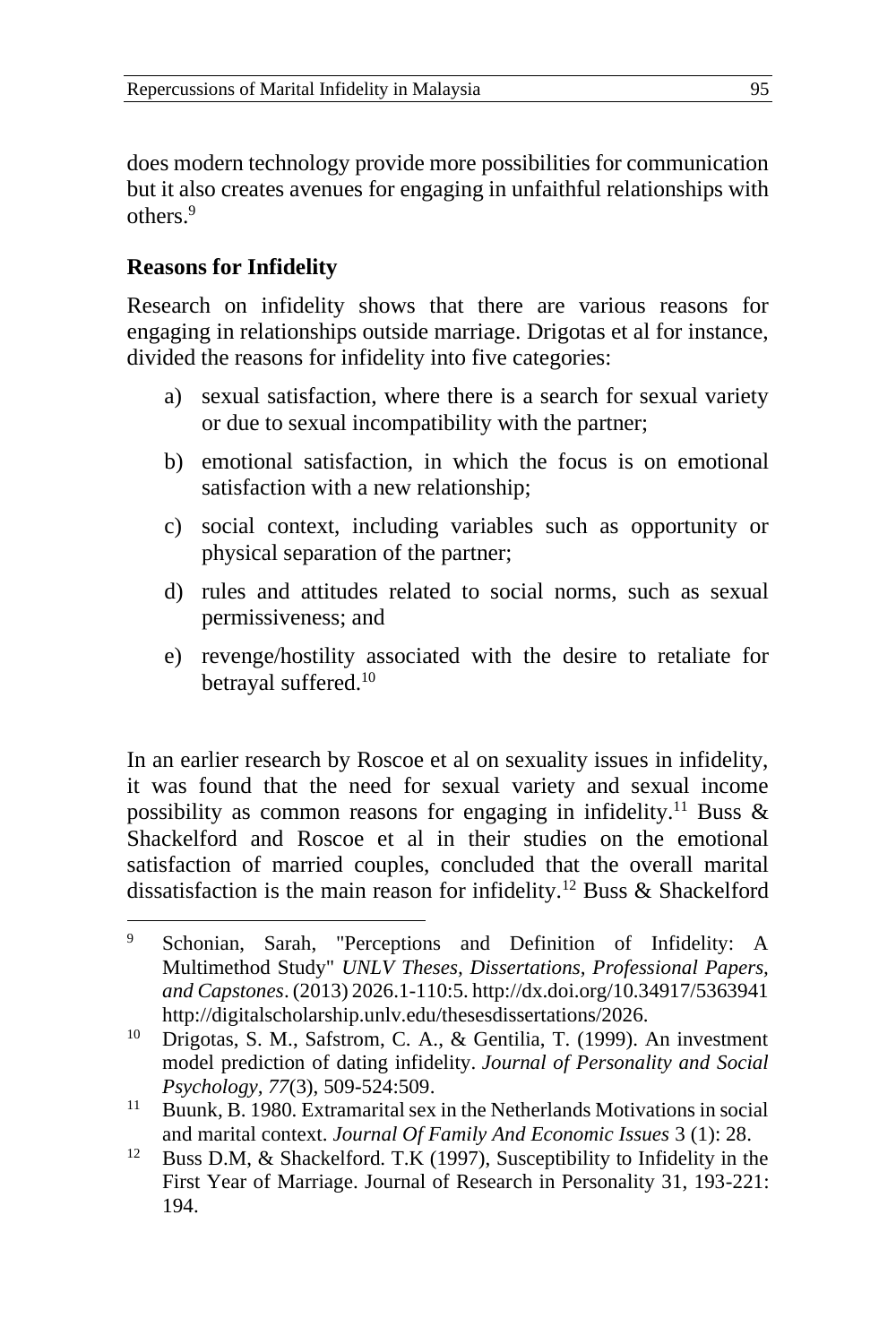also added that, "*infidelity as a revenge is traditionally considered as common reason for being unfaithful among married couples*".<sup>13</sup>

#### **Marital Infidelity from an Islamic Perspective**

In Islam, al-Qur'an has defined marriage as *mithaq,*<sup>14</sup> which means a solemn covenant. A *nikah* is a marriage contract between a husband and wife in the presence of human witnesses and under the vigilance of Allah, the All-Seeing Lord, the Master of the universe. When one commits infidelity or cheats in his/her marriage, the act not only violates the terms of the contract but also the law of Allah. When one cheats in marriage, he or she has to face the wrath of Allah, both in this world and the hereafter. In an authentic Hadith, the Prophet of Allah s.a.w said, "*The one who cheats is not one of us"*. <sup>15</sup> This Hadith makes it absolutely clear that the one who cheats a person, whether a Muslim or a non-Muslim, what more his/her own spouse does not follow the teachings of Prophet s.a.w and is not considered fit to be recognized as his followers. Hence, the repercussions for the act of infidelity extends to the Hereafter. As mentioned above, the act of cheating is a clear contravention of a divine covenant of Islam, its repercussions goes beyond imagination. Besides the repercussion to be face in the world and hereafter (if the person did not repent), the parties may end their marriage due to the ground of infidelity by way of dissolution of marriage.

Hence, it is clear that marital infidelity is one of the major sins in Islam. Numerous authorities in the Islamic texts prohibits such act be it a physical or sexual and emotional infidelity. In the Qur'an Allah says:

Do not go near adultery, surely it is an indecency, and an evil way [of fulfilling sexual urge].<sup>16</sup>

The verse signifies the importance of keeping oneself from indulging in any acts or conducts which may lead to adultery and resulting in the breakdown of the family institution. Fornication and adultery have also

 $\frac{13}{14}$  Ibid.

<sup>&</sup>lt;sup>14</sup> Sahih Muslim, Kitab al-Hajj, vol.2, p.165.<br><sup>15</sup> Sahih Muslim, Kitab Asidah n. 164.

<sup>15</sup> Sahih Muslim, Kitab Aqidah, p. 164.

<sup>16</sup> Surah al-Isra (17):32. The Holy Qur'an. Translation by Abdullah Yusuf Ali. Saba Islamic Media: Kuala Lumpur.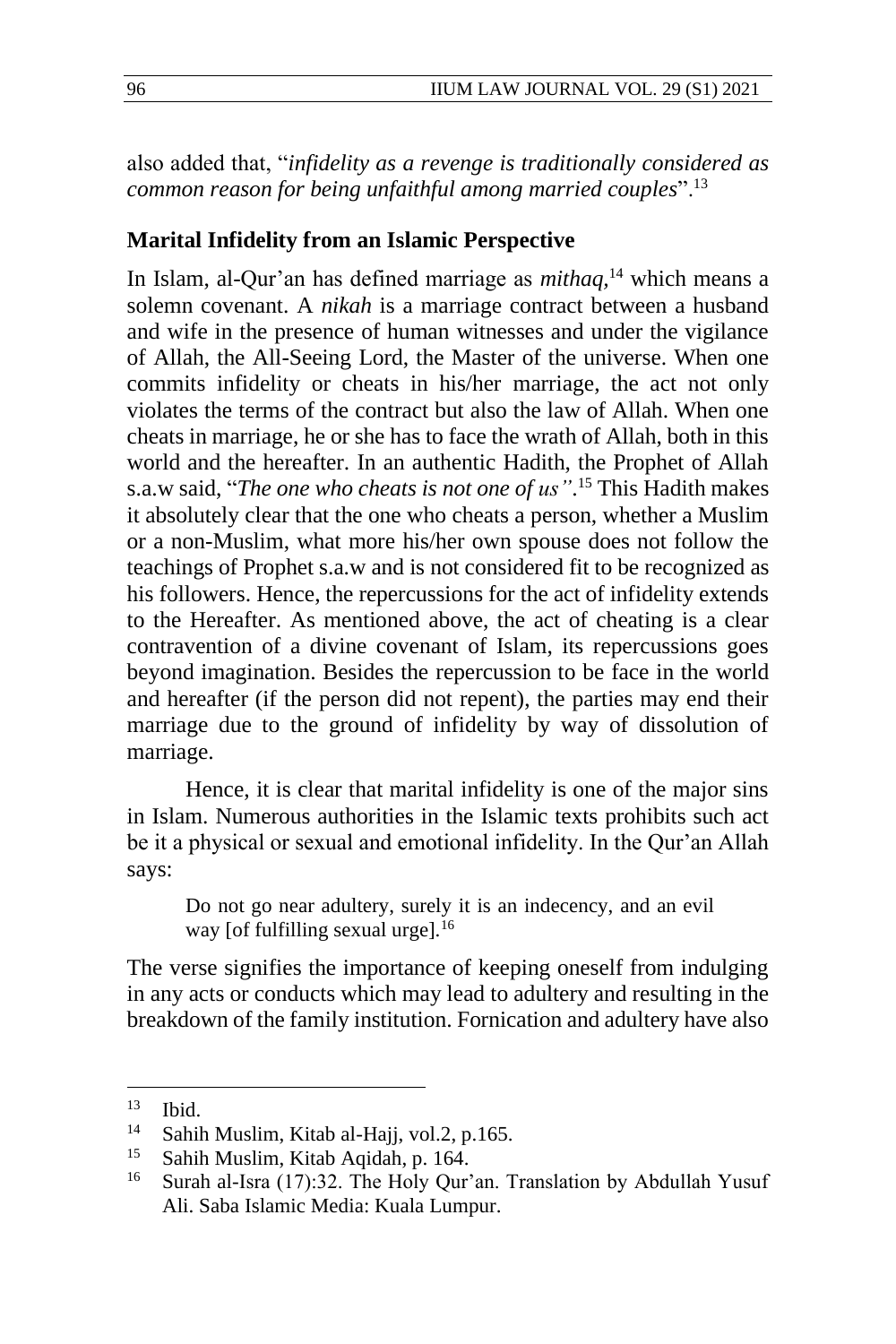severely been condemned in the hadiths of the Prophet. While describing the believers, the Qur'an says*,*

The believers are… those who protect their sexual organs except from their spouses… Therefore, whosoever seeks more beyond that  $\left[$  in sexual gratification $\right]$ , then they are the transgressors.<sup>17</sup>

Again, Allah says, regarding His true believers:

Those who invoke not, with Allah, any other god, nor slay such life as Allah has made sacred except for just cause, nor commit fornication; – and any that does this deserves punishment.<sup>18</sup>

The Prophet said: "*The fornicator does not commit fornication while he is a believer.*<sup>19</sup>" In another hadith, it is narrated that a young man once came to our Prophet S.A.W and said: "O, Messenger of Allah give me a permission to commit fornication." The Companions were angry at the way that young man who dared to ask such a thing from the Prophet S.A.W, but the Prophet S.A.W did not grow angry and immediately asked him:

Would you like a man to fornicate with your mother?" The young man replied: "No." The Prophet (peace be upon him) said: "Hence other people do not like it for their mothers. Would you like it for your daughter?" The man said: "No." The Prophet S.A.W said: "Hence people do not like it for their daughters….<sup>20</sup>

Aside from the intense prohibition from even approaching zina or adultery, in Islam, the act is a heinous crime and if proven will make the offenders liable to the punishment of stoning to death.<sup>21</sup>

<sup>17</sup> Surah al-Mu'minun (23): verses 5-6, The Holy Qur'an. Translation by Abdullah Yusuf Ali.

<sup>18</sup> Surah al-Furqan (25): verse 68, The Holy Qur'an. Translation by Abdullah Yusuf Ali.

<sup>&</sup>lt;sup>19</sup> Sahîh Muslim, Kitab al-Iman, Hadith No. 104.<br><sup>20</sup> Museod, Almad, 21708, susilahla at dailyhadi.

<sup>20</sup> Musnad Ahmad 21708 available at dailyhadithonline/2014/05/09/zinaadulter-like-sister/.

<sup>21</sup> This is based on the hadith of Abdullah b. Abbas who reported that Umar b. Khattab sat on the pulpit of Allah's Messenger s.a.w and said: Verily Allah sent Muhammad s.a.w with truth and He sent down the Book upon him and the verse of stoning was included in what was sent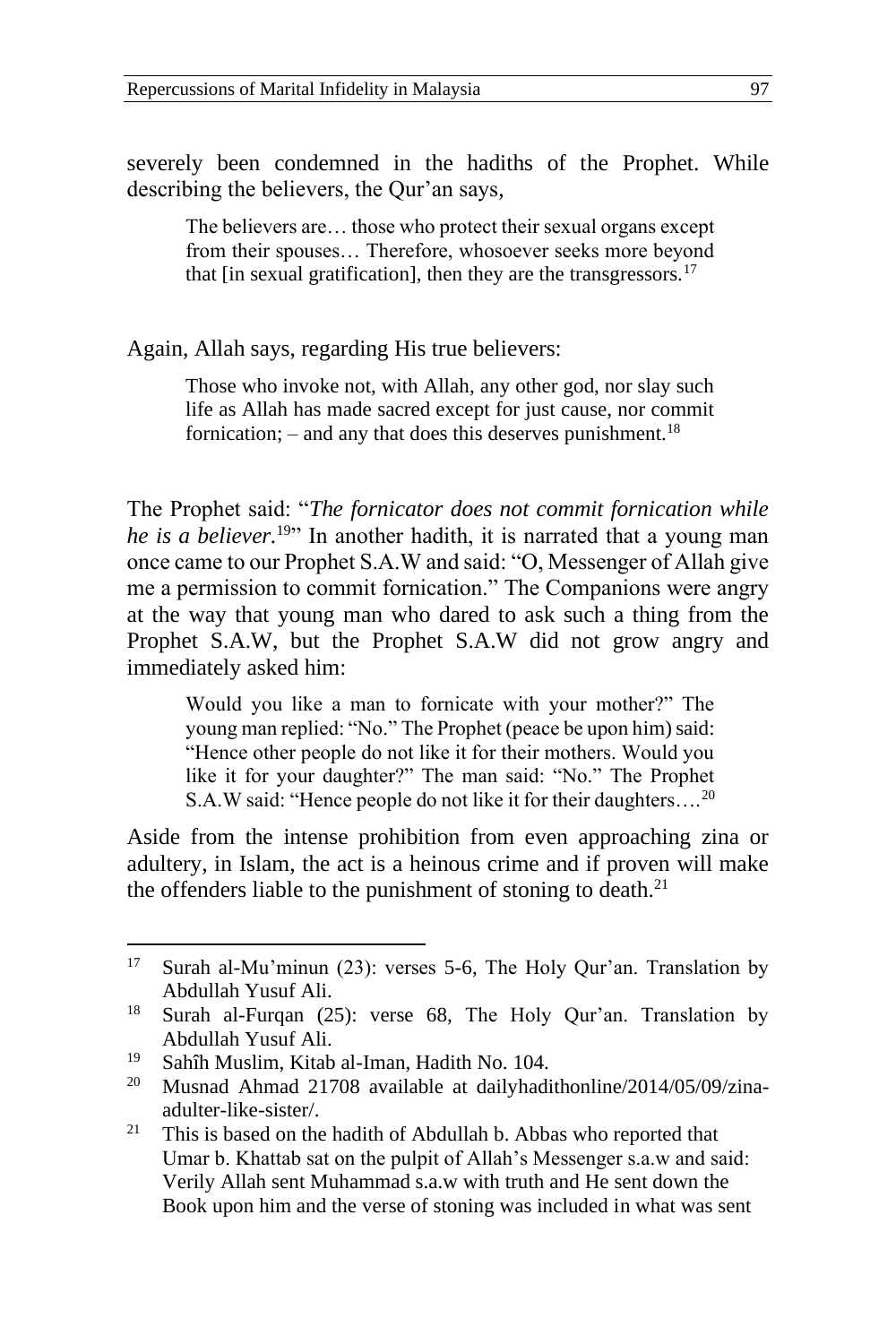## **LEGAL RESPONSE TO MARITAL INFIDELITY IN MALAYSIA**

### **1. Family Law**

Most of the research findings concluded that adultery is one of the common causes of marital infidelity. In many jurisdictions, including Malaysia, adultery is considered as one of the facts that contribute to the marital breakdown.<sup>22</sup> In Malaysia, The National Population and Family Development Board (LPPKN) through the Fifth Malaysia Population and Family Survey (KPKM-5), found that marital infidelity was in the second, after the lack of understanding, which became the main cause of divorce among couples being studied.<sup>23</sup> KPKM-5 found that 56.2 per cent of the men surveyed acknowledged that there was no understanding of the cause of divorce, while 11.8 per cent divorced because of marital infidelity. Among women, 20.5 per cent admitted their divorce was due to marital infidelity, while 38.0 percent due to lack of understanding. $^{24}$ 

### **i) Non-Muslims**

The Law Reform (Marriage & Divorce) Act 1976 (LRA), the law which govern the family matters of the non-Muslims, clearly provides that adultery is one of the alleged facts which may contribute to the

down to him. We recited it, retained it in our memory and understood it. Allah's Messenger s.a.w awarded the punishment of stoning to death (to the married adulterer and adulteress, and after him, we also awarded the punishment of stoning, I am afraid that with the lapse of time, the people (may forget it) and may say: We do not find the punishment of stoning in the Book of Allah, and thus go astray by abandoning this duty prescribed by Allah. Stoning is a duty laid down in Allah's Book for married men and women who commit adultery when proof is established, or if there is pregnancy or a confession. Sahih Muslim, *Kitab al-Hudud* Book No. 17, Hadith No. 4194. Available at iium.edu.my/deed/hadith/muslim/017\_smt.html.

<sup>&</sup>lt;sup>22</sup> See for instance, section 95 of the Women Charter of Singapore.<br><sup>23</sup> Japanese Denomine Utama: Kaiian Penduduk dan Kaluaraa Mala

Laporan Penemuan Utama: Kajian Penduduk dan Keluarga Malaysia Kelima (KPKM-5)", Lembaga Penduduk dan Pembanguan Keluarga Negara, accessed March 27, 2018, http://www.lppkn.gov.my/index.php/pusat-sumber/2016-02-26-02-25-

<sup>15/2016-03-04-00-42-00/</sup>file.

 $24$  Ibid.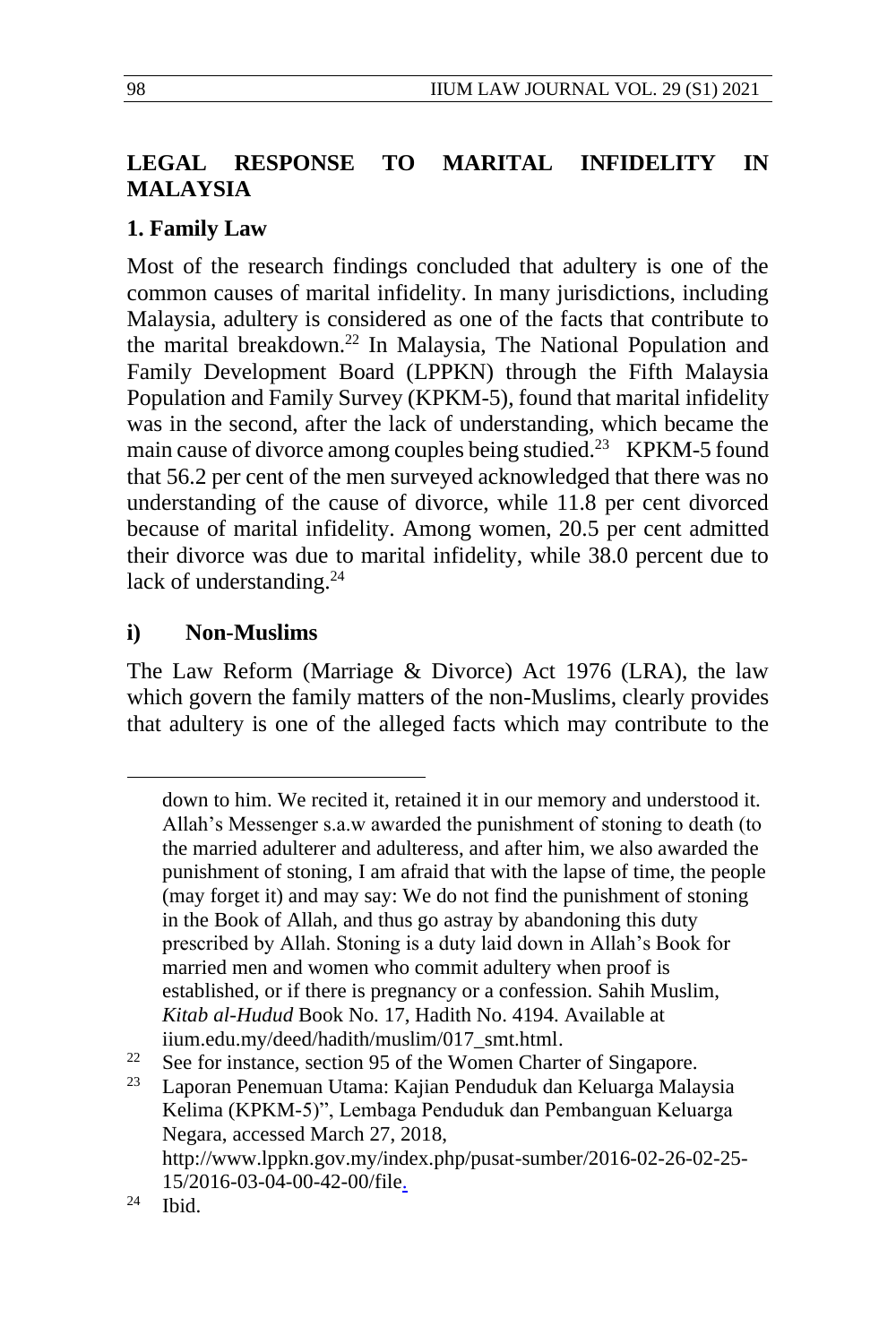breakdown of the marriage and the party who applies for the divorce must also prove to the court that he or she finds it intolerable to live with the respondent.<sup>25</sup> Previously, adultery was considered as a matrimonial offence and for a decree of divorce to be declared by a court, the standard of proof of adultery must be beyond reasonable doubt as in criminal cases. However, at present, the underlying rational for a divorce is based on the concept of irretrievable breakdown of marriage rather than on the fact that one spouse has committed a matrimonial offence. Proceedings for divorce are civil in nature and these factors would appear to indicate that the standard of proof is that on a balance of probabilities. <sup>26</sup> The LRA also gives the right to the petitioner to sue for damages against the third party with whom the respondent is involved with in the adulterous relationship. However, the damages are only in pecuniary form and shall not include any exemplary or punitive elements.<sup>27</sup> The rationale is since adultery is not a crime, monetary damages is deemed sufficient to penalize the parties involved in the illicit relationship.

In the case of *Tan Wat Yan v Kong Chiew Meng & Anor*, <sup>28</sup> the wife had alleged adultery on the part of her husband, which had been going on for the last 7-8 years and thus she sought for a divorce. She also sought damages against the co-respondent. The allegation on adultery was not challenged since the respondent did have three children by the co-respondent. Mokhtar Sidin J. stated that he was satisfied that the petitioner did not condone the act of adultery and that she could not possibly continue living with the respondent, therefore the divorce was granted, and damages were also ordered against the corespondent. In *Leow Kooi Wah v Ng Kok Seng Philip & Anor* <sup>29</sup> the court held that that since the co-respondent admitted the adultery, the petitioner was eligible to damages against the co-respondent. The quantum of such damages will depend on all the circumstances of the case and though compensatory, are not restricted to pecuniary loss. The co- respondent knew that the petitioner and respondent were married when she committed adultery with him. That was an aggravating factor

 $\frac{25}{26}$  Section 53 and 54.

<sup>26</sup> Tan Cheng Han, Matrimonial Law in Singapore & Malaysia, 1994, Singapore, Butterworths Asia, at 129.

<sup>&</sup>lt;sup>27</sup> See section 58 & 59 LRA 1976.<br><sup>28</sup> Tan Wat Yan y Kong Chiav May

<sup>28</sup> *Tan Wat Yan v Kong Chiew Meng & Anor* [1994] 3 CLJ 676.

<sup>29</sup> *Leow Kooi Wah v Ng Kok Seng Philip & Anor* [1995]1MLJ 852.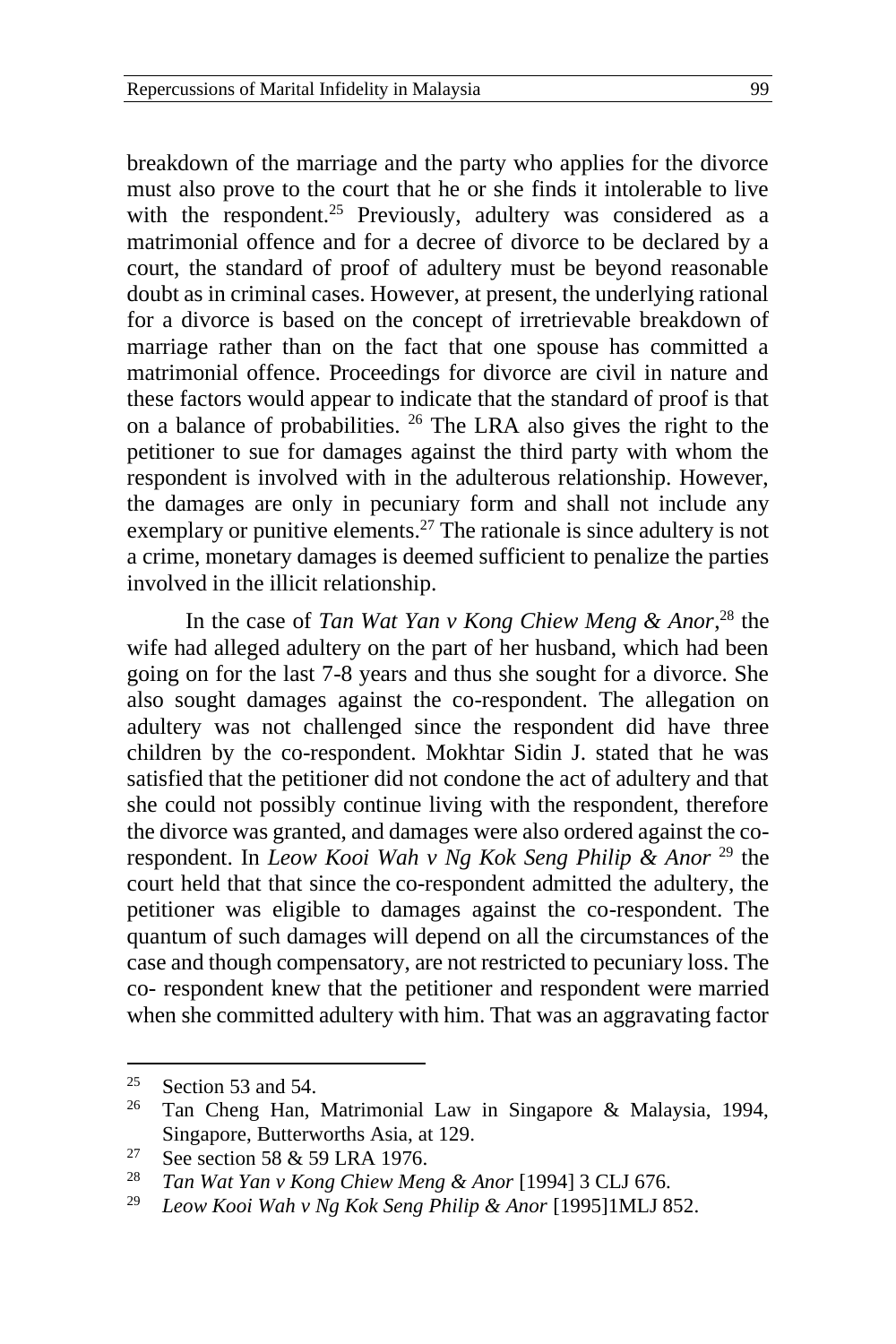to be taken into account by the Court. The value to be paid to the spouse and the injury to the aggrieved spouse's feelings vary from case to case.

In matters pertaining to ancillary reliefs, adultery may give certain impact on the order and assessment of maintenance for the wife. Adultery is one of the factors that may absolve the husband's duty to maintain the wife during marriage and upon divorce. Section 5 of the Married Women and Children Maintenance Act 1950 and section 82 of the LRA clearly provides for the cessation of maintenance for the wife if the court is satisfied with the evidence showing that she is living in adultery.<sup>30</sup> Living in adultery has been defined in the case of *Rajalashmi v Sinniah*<sup>31</sup> as having been involved in a series of guilty conduct of adultery.<sup>32</sup> Thus, it is not sufficient for a husband to claim that his duty to maintain is absolved if the wife had committed the adultery only once. In addition, the court, when assessing the amount of maintenance, will also consider which party has contributed to the breakdown of the marriage.<sup>33</sup> Thus, if the husband for instance is guilty of committing adultery, which later leads to the marriage breakdown, the court may increase the amount of maintenance order. On the other hand, if the wife is the guilty party, no maintenance order shall be made for her. In the case of *Lee Yu Lan v Lim Thain Chye,*<sup>34</sup> the judge agreed that the court must take into account the responsibility on the part of the husband for the breakdown of the marriage before deciding on the amount of maintenance to be paid by him. Similarly, in the case of *Yap Kim Swee v Leong Hung Yin*,<sup>35</sup> the court dismissed the wife's claim for maintenance upon divorce as it was proven that she had contributed to the breakdown of the marriage due to her adulterous conduct.

Unlike maintenance, the law generally does not deprive the adulterer spouse from obtaining the custody of children or getting some

<sup>&</sup>lt;sup>30</sup> Married Women and Children Maintenance Act 1950 governs matters pertaining to maintenance during marriage, while LRA provides for maintenance of wife after divorce.

<sup>31</sup> *Rajalashmi v Sinniah* [1973] 2 MLJ 233.

Raja Azlan Shah J stated that "The words "living in adultery" in their ordinary and natural meaning are susceptible of only one meaning i.e., to a course of guilty conduct rather than to an isolated act of adultery or occasional lapses from virtue."

 $33$  Section 78 of LRA 1976.

<sup>34</sup> *Lee Yu Lan v Lim Thain Chye* [1984] 1 MLJ 36.

<sup>35</sup> *Yap Kim Swee v Leong Hung Yin* [1989] 3 MLJ 55.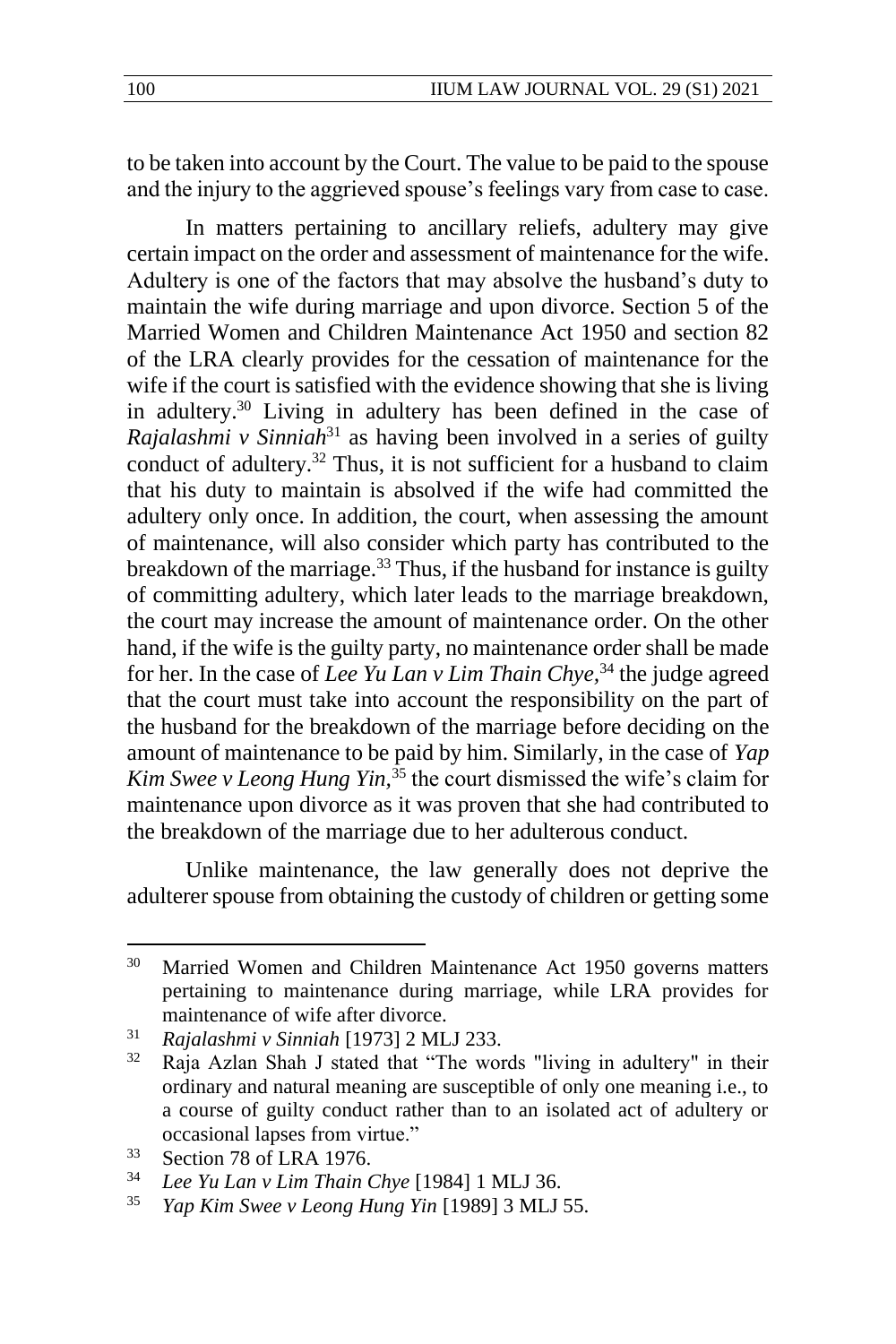portion of the matrimonial properties. In legal disputes concerning the custody of children, the primary concern of courts is to provide for the "best interests of children".<sup>36</sup> While the judicial inquiry varies depending on the legal context and while other factors may also be legally significant, if the court reaches the merits, it invariably tries to determine what custody or visitation arrangement will serve the best interests of the children. The governing principle of best interest of the child at least encourages courts to focus on all of the available evidence regarding the children's needs and vulnerabilities and to consider all available evidence about parental qualities, behavior, and circumstances that are likely to be either harmful or helpful to the child's development and ability to experience a healthy, happy life.<sup>37</sup> Thus, the admission of evidence regarding parental infidelity in custody cases is that the court must start with some rule or assumption about whether parental infidelity generally is harmful to children and will jeopardise the best interest of the child.<sup>38</sup> This principle is echoed in the Federal Court case of *Teh Eng Kim V Yew Peng Siong*, <sup>39</sup> where Arulanandom J. had cited the judge's statement of an English case of *H v H and C* [1969] 1 All ER 262 on this matter. He said:

...Just as parental rights are overridden, criticisms of the conduct of parents because they transgressed conventional moral code also have no place in custody proceedings except in as far as they reflect upon the parent's fitness to take charge of the children. As Salmon L.J. said in a custody case: "I do not myself think that, whether this marriage broke up because of the fault of the father or mother or both of them, is of any consequence whatsoever. But I am bound to say that what impressed me is the fact, not that this mother committed adultery with another man in May 1966 but that she went off to live with him leaving the child behind...<sup>40</sup>

 $36$  Section 88(2) of LRA 1976 inter alia provides that "...in deciding in whose custody a child should be placed the paramount consideration shall be the welfare of the child...".

<sup>&</sup>lt;sup>37</sup> Lynn D. Wardle, "Parental Infidelity and the "No-Harm" Rule in Custody Litigation," *Cath. U. L. Rev*, 52 (2003):81. Available at: http://scholarship.law.edu/lawreview/vol52/iss1/4.

 $rac{38}{39}$  Ibid.

<sup>39</sup> *Teh Eng Kim V Yew Peng Siong* [1977] 1 MLJ 234.

<sup>40</sup> Ibid at page 8.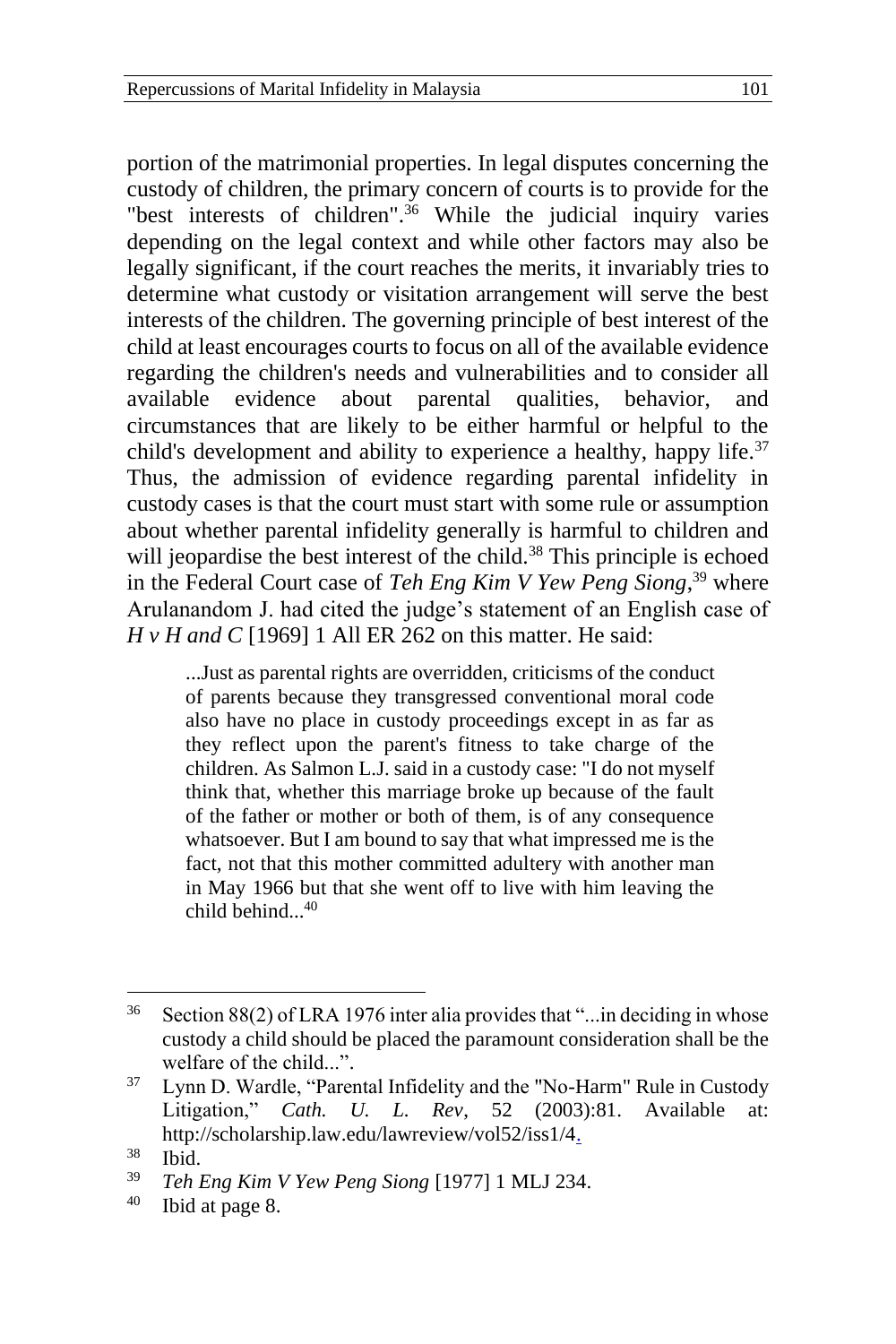The same principle has been adopted in *Khoo Chee Nee v Lubin Chiew Pau Sing*, <sup>41</sup> in which the court concluded that the wife's admission as to her dubious conduct of having sexual relationship with different men is not the general concern of the court in determining her custodial rights. What is important is, "the question of what exactly is the children being exposed to and whether it is contrary to their welfare". The judge further said that although adultery is frowned upon by the Malaysian society but by itself is not a sufficient ground to disqualify a mother from having custody of her children.<sup>42</sup>

The above cases have shown that in determining the custody of children after parental divorce, the court would only consider the adulterous conduct of one parent if it is proven that it would harm or jeorpardise the welfare of the child.

Regarding the distribution of the matrimonial property after divorce, the law similarly does not consider infidelity of one party as a factor in assessing the amount or portion of the property. Section 76 of LRA only mentioned three matters to be considered by the court, namely, the extent of contribution of either party or the debt incurred in acquiring the property during marriage and the interest of minor children. Thus, however good or bad the parties' conducts are, there is no such consideration to be taken by the court under this section.

### **ii) Muslims**

In Islam, there are a few methods for married couple to end their marriage. *Talaq*<sup>43</sup>*, khulu'*<sup>44</sup>*, ta'liq,*<sup>45</sup> and *fasakh*<sup>46</sup> are commonly referred to indicate as the numerous methods of divorce that are

<sup>41</sup> *Khoo Chee Nee v Lubin Chiew Pau Sing* 4 MLJ 7.

<sup>42</sup> See also *Shanmugam v Pitchamany and Anor (1976) 2 MLJ 222, Marina Nahulandran v Appiah Nahulandran and Anor 1 MLJ 137, Goh Kim Hwa v Khoo Swee Huah 2 MLJ 156* and *Winnie Young v William Lee Say Beng 1 MLJ 123*. For further details on the impact of adultery on custody of children, please refer to Daleleer Kaur Randawan & Sheela Jayabalan, "The Implication of Adultery in Child Custody Cases in Malaysia", *The Social Sciences* 11 (Special Issue 6) (2016): 7183-7188.

 $^{43}$  Divorce, which is the right of husband alone to pronounce it.

 $^{44}$  Redemption divorce.

 $^{45}$  Conditional divorce.

Dissolution of marriage by judicial process based on grounds acceptable under Islamic law.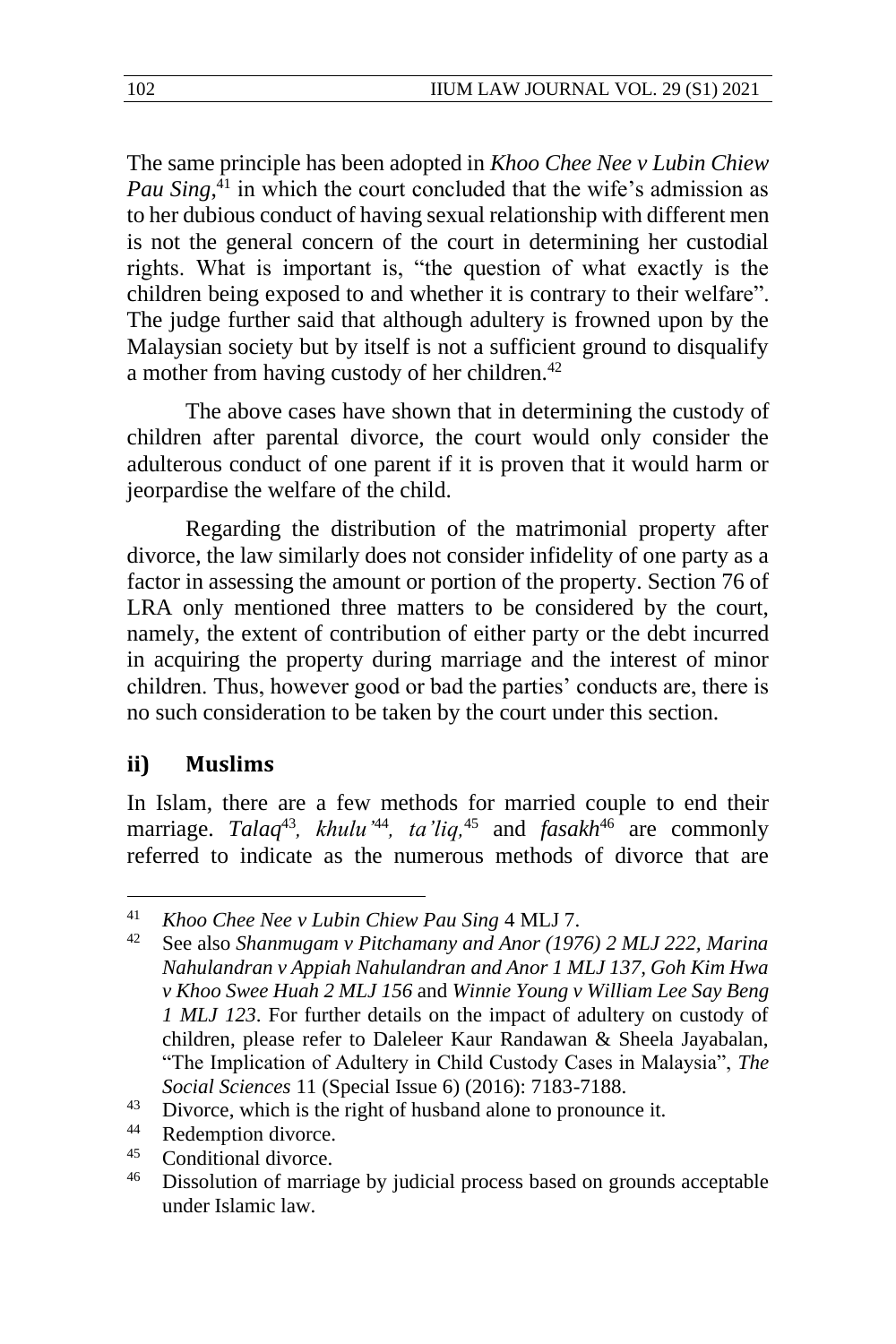prescribed by the Muslim jurists. However, in the case of infidelity, it is advisable to dissolve the marriage by way of *talaq* or *fasakh* as the divorce requires judicial sanction once the petitioner can prove that the marriage has irretrievably broken down due to the act of infidelity. In the case of *talaq*, according to *hukum syara'* the husband can repudiate the marriage by pronouncing the word *talaq* or its derivative. If the pronouncement is clear, the marriage is dissolved, as proof of intention is immaterial.<sup>47</sup> Nevertheless in Malaysia, although legal recognition is given by the Shariah Court<sup>48</sup> to the traditional method of divorce and allows it to be registered, the husband will be penalized first.<sup>49</sup> By virtue of section 55A of Islamic Family Law (Federal Territories) Act 1984 (IFLA), to prevent the husband from pronouncing the *talaq*  outside the court, any application for a divorce either from the husband or the wife, must be pronounced in the court. This is to ensure that the validity of the *talaq* is investigated in terms of its pronouncement and it is not for the court to question the grounds for the divorce.

Another way to end the marriage due to infidelity is by way of *fasakh. Fasakh* refers to an option<sup>50</sup> exercised by the wife or husband to end her marriage through judicial process based on the grounds that are acceptable in Islamic law. This principle is extensively developed by the Muslim jurists based on the general rule of harm (*darar)* though they slightly differ on the details pertaining to the grounds for *fasakh*. All the states in Malaysia have standardised and uniformed the law governing divorce by *fasakh* by enabling both the wife and the husband to apply for the dissolution of marriage on the satisfaction of one or more of the grounds for *fasakh* under the Islamic family law of

 $47$  The Muslim jurists do not require the presence of intention for a valid divorce as compared to the case of marriage.

<sup>&</sup>lt;sup>48</sup> Section 45 of IFLA 1984 clearly specifies the jurisdiction of the court to make order of divorce or an order pertaining to divorce or to permit husband to pronounce a *talaq.*

 $^{49}$  Section 124 of IFLA 1984.

The classical texts address f*asakh* as an option especially for the wife though the husband may also use this option on acceptable ground. See for example Ibn Qudamah in his text of al Mughni used the word option (*khiya*r) when dealing with the right to *fasakh*. Therefore, if this option is not exercised by the parties, no order of dissolution of marriage shall be made. See for example, Ibn Qudamah, (n/d) *Al Mughni wa Sharh al Kabir*, Dar al kutub al Arabi, p. 579.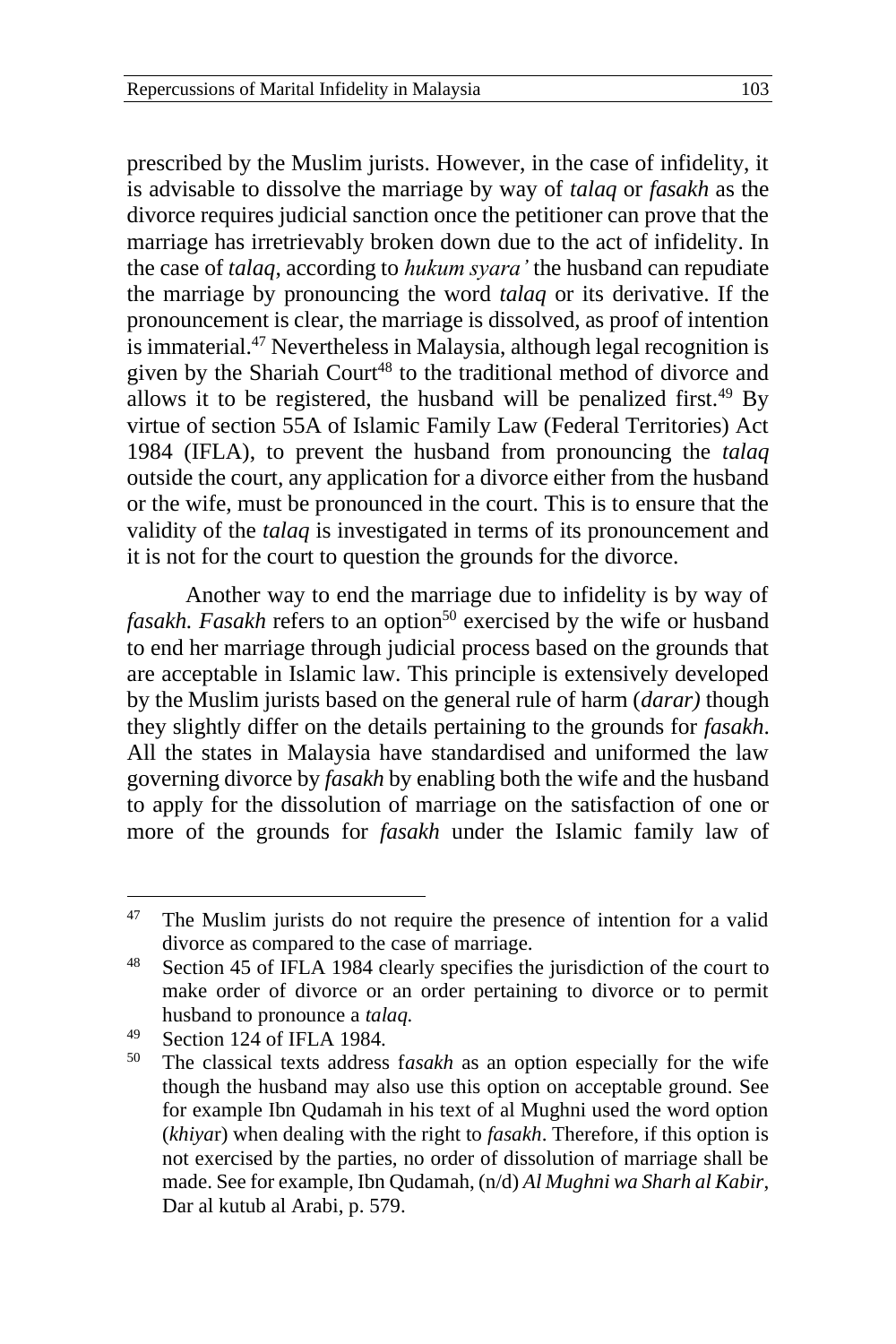respective states.<sup>51</sup> Originally, the law is meant for women, which are vulnerable to abuse especially in society where women's mobility is restrictive. After the amendment, the law gives equal opportunity for both genders, though the wife tends to benefit more from such provisions and the man has accorded with the right to divorce by *talaq.*  Above all, the basis for the claim of *fasakh* is harm or darar and all major grounds for dissolution of marriage by *fasakh* discussed in classical texts are encapsulated into specific provisions. For the purpose of this article, the relevant provision is as follows:

52 (1) A woman married in accordance with *Hukum Syara'*, shall be entitled to obtain an order for the dissolution of marriage or *fasakh*  on any one or more of the following grounds, namely:

(h) that the husband treats her with cruelty, that is to say inter alia;

- (i) habitually assaults her or make her life miserable by cruelty or conduct; or
- (ii) associates with women of evil repute or leads what, according to *Hukum Syara'*, is an infamous life;

The above provision illustrates that the term cruelty has been widely defined as to include physical injury to the body, moral as well as property. However, mental injury seems to have been excluded from the list presumably associated with the difficulty to prove or to give wider discretion to the judge should there is an allegation involving mental or psychological violence. In the case of *Zakhlina bt Khalid v Noasmadi bin Abdullah*<sup>52</sup> the parties had been married in 1995 and registered it in Terengganu. The wife claimed for a *fasakh* divorce on the ground that the husband had treated her with cruelty and that he was having an affair with another woman. The learned judge, Mat Ropi Busu in allowing the application stressed that:

It is not the purpose of marriage in Islam to force parties to live in misery and cruelty in the marriage that they disliked. Cruelty in any form should be avoided. If particular marriage fails and its sacred aim and purpose could not be achieved, and instead results in harm, distress and difficulties among others, then it is appropriate that the marriage be dissolved.

<sup>&</sup>lt;sup>51</sup> With an exception to the state of Terengganu.

<sup>52</sup> *Zakhlina bt Khalid v Noasmadi bin Abdullah [2013] 3 ShLR 100*.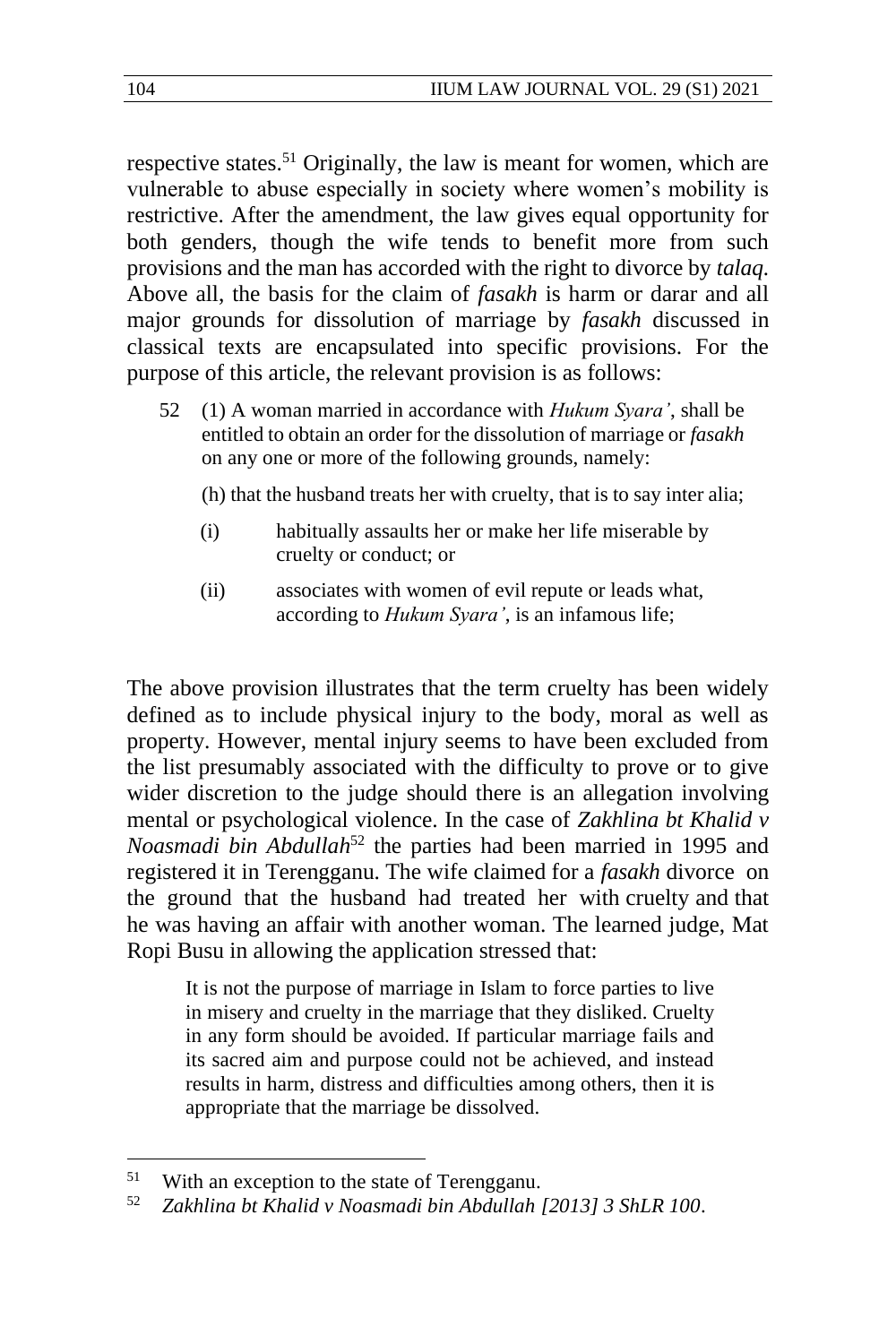Marital infidelity on social media including misuse of Facebook and WhatsApp applications are among the contributing factors to divorce rates.<sup>53</sup> Terengganu Syariah Chief Judge, Wan Mohd Zakri Wan Mohd said the use of social media could lead to doubts of couples who eventually wreaked havoc on divorce.<sup>54</sup> Moreover, the misuse of the social media and organizing of school or university alumni such as gathering (reunion) programs has led to the dishonest act among the spouses of this country, resulting in divorce.<sup>55</sup>

The Shari'ah and the law in Malaysia has declared that it is the husband's responsibility to maintain his wife and children. But it is clearly provided that when a wife is proven committing infidelity in a marriage, she will disentitle to her rights to maintenance or *nafkah* as she is considered to have committed *nusyuz*<sup>56</sup> or has unreasonably refused to obey the lawful wishes and commands of her husband. However, if she repents, she ceases to be *nusyuz* and will entitle to *nafkah* again. Besides losing her right to maintenance, she will also lose her rights to custody as provided in section 83 (b) of IFLA 1984 by her gross and open immorality. Nevertheless, there are no provision in the IFLA 1984 clearly specifying the repercussion if the husband commits infidelity.

As to the infidelity itself, there is no definite provision making it an offence. On the other hand, under the Syariah Criminal Offences

<sup>53</sup> Nur Fazlizai Ali, Curang di Facebook, Whatsapp antara punca Perceraian," *Astro Awani*, January 19, 2018, accessed March 26, 2018, http://www.astroawani.com/berita-malaysia/curang-di-facebookwhatsapp-antara-punca-perceraian-166058.

 $\frac{54}{55}$  Ibid.

<sup>55</sup> Mohd Iskandar Ibrahim and Ilah Hafiz Aziz, "Main Kayu Tiga Punca Cerai*,*" *BH Online*, August 15, 2017, accessed March 27, 2018, https://www.bharian.com.my/wanita/keluarga/2017/08/312402/mainkayu-tiga-punca-cerai.

<sup>56</sup> Section 59(2). Subject to Hukum Syara' and confirmation by the Court, a wife shall not be entitled to maintenance when she is *nusyuz*, or unreasonably refuses to obey the lawful wishes or commands of her husband, that is to say, *inter alia* - *(a)* when she withholds her association with her husband; *(b)* when she leaves her husband's home against his will; or *(c)* when she refuses to move with him to another home or place, without any valid reason according to Hukum Syara'.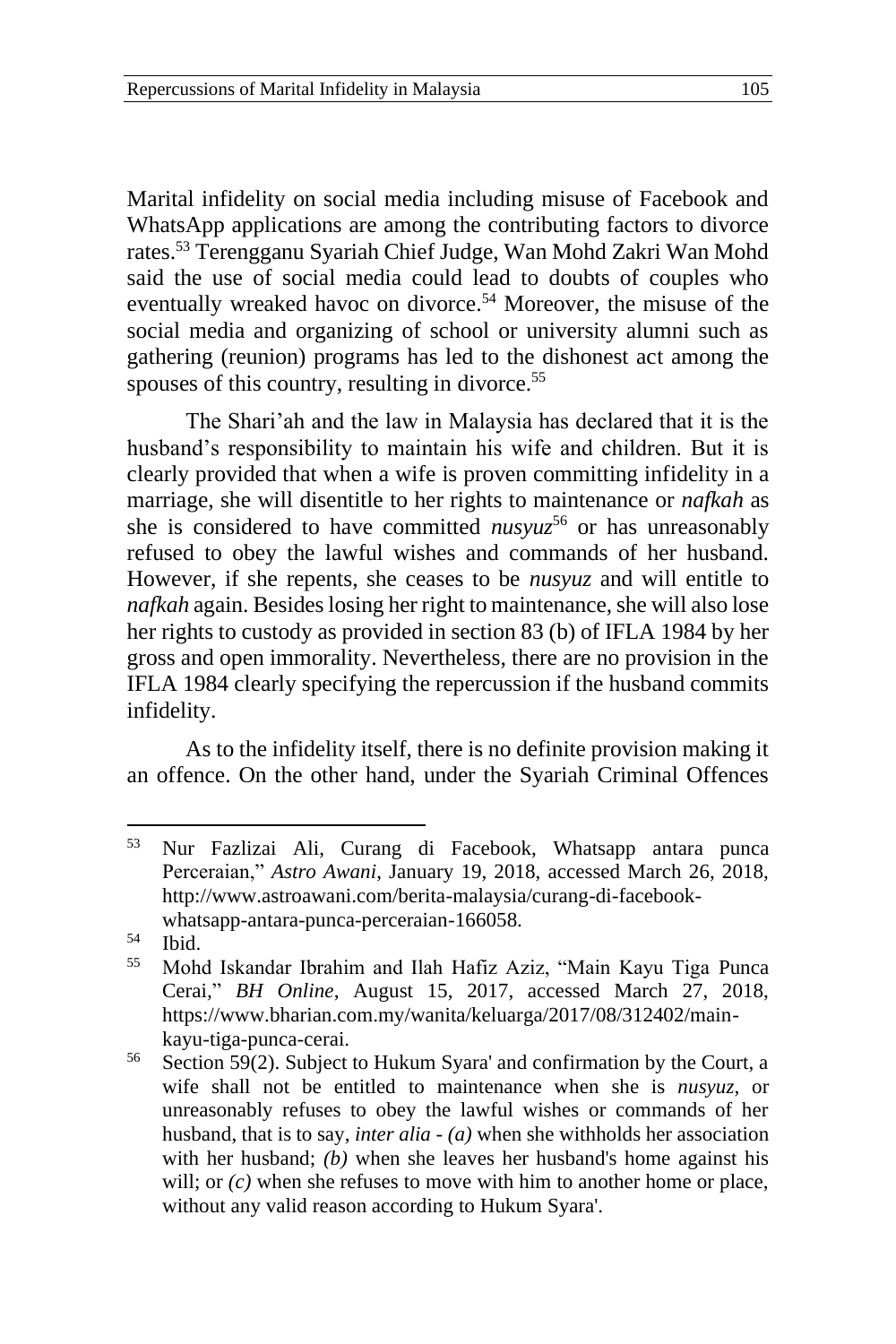Act 1997 (ACT 559 (herein after known as SCOA 1997) provisions namely sexual intercourse out of wedlock,<sup>57</sup> an act preparatory to sexual intercourse out of wedlock<sup>58</sup> and *khalwat* (close proximity)<sup>59</sup> can be used to take action against the parties concerned. For sexual intercourse committed by a husband or wife out of wedlock the penalties are fine not exceeding five thousand ringgit or imprisonment for a term not exceeding three years or to a whipping not exceeding six strokes or to any combination thereof. As an act for preparatory to sexual intercourse out of wedlock and *khalwat*, for both offences, the parties will be guilty of an offence and shall be liable to a fine not exceeding three thousand ringgit or to imprisonment for a term not exceeding two years or both.

## **2) Criminal Law**

As been discussed above, marital infidelity or an adulterous conduct of one spouse is not considered as a crime in Malaysia. Nevertheless, the law specifically criminalizes the enticement or detention of a married woman, "with intent that she may have illicit intercourse. Section 498 of the Penal Code states:

Whoever takes or entices away any woman who is and whom he knows, or has reason to believe, to be the wife of any other man, from that man, or from any person having the care of her on behalf of that man, with intent that she may have illicit intercourse with any person, or conceals, or detains with that intent any such woman, shall be punished with imprisonment for a term which may extend to two years or with fine or with both.

Section 27 SCOA 1997: Any

<sup>57</sup> Section 23(1) SCOA 1997: Any man performs sexual intercourse with a woman who is not his lawful wife. Section 23 (2) SCOA 1997: Any woman performs sexual intercourse with a man who is not his lawful husband.

<sup>&</sup>lt;sup>58</sup> Section 24 SCOA 1997.

<sup>(</sup>a) Man, who is found together with one or more women not being his wife or mahram or,

<sup>(</sup>b) woman who is found together with one or more men not being his husband or mahram, in a secluded place or in a house or a room under circumstances which may give rise to suspicion that they were engaged in immoral act.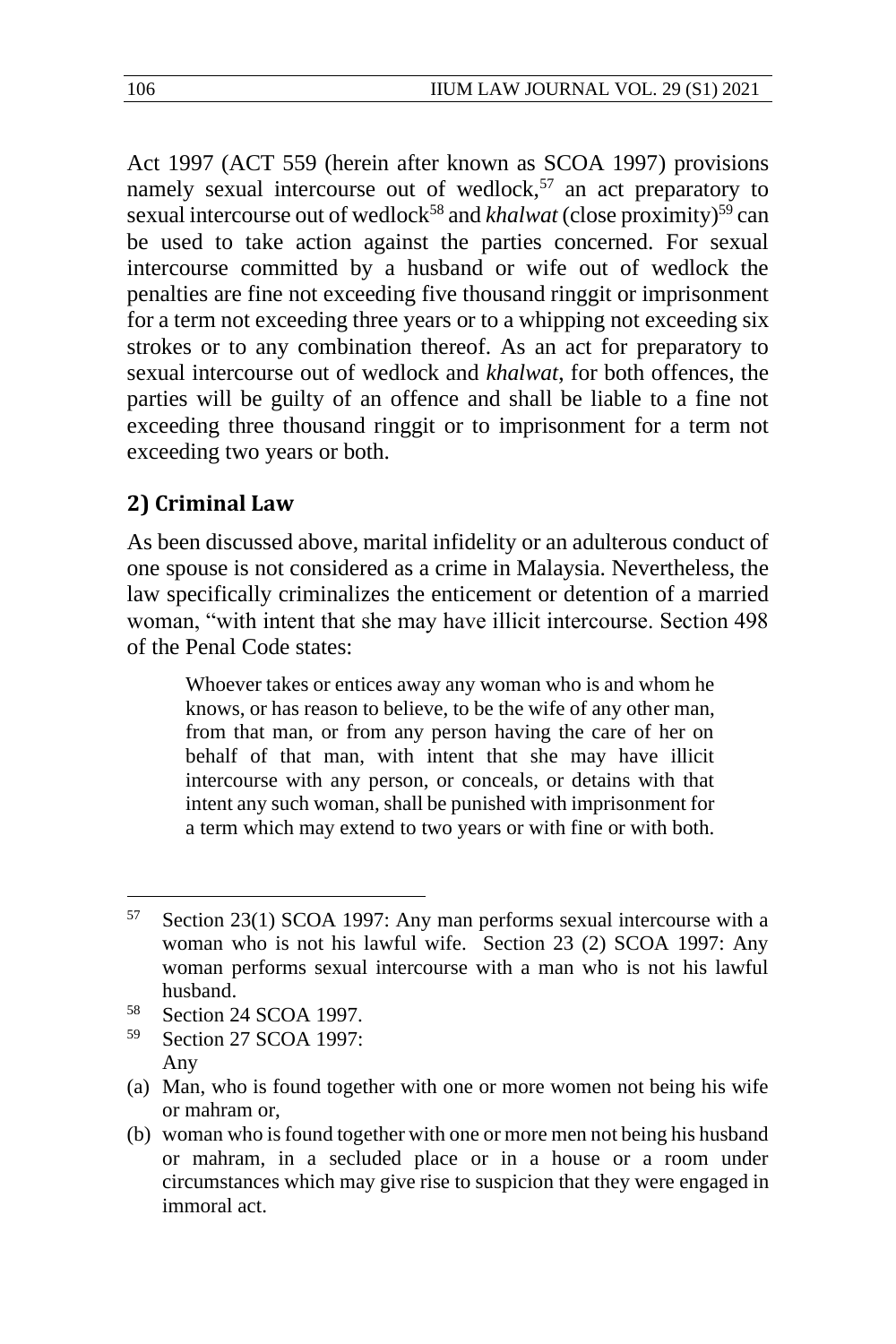The distinction between adultery and enticement is that in adultery, a woman may be a consenting party but under section 498, she may be a subject of enticement against her own will. In practice, claim for enticement is rare as the Attorney General's chambers often decline to prosecute under section 498 viewing it as a private matter between a husband and wife.<sup>60</sup> It is to be noted that the section only provides for enticement of a married woman but no similar prohibition against enticement of a married man. This is one of the criticisms posed on the section as it is considered to be gender biased. Another criticism is that it only blames the 'enticer' of the wife, and not the wife as well. Since the transgression only blames one party, in a situation where both parties are consenting, section 498 seems to be in direct breach of Article 8(1) and 8(2) of the Federal Constitution, which says that "all persons are equal before the law" and "there shall be no discrimination against citizens.<sup>61</sup>

## **OTHER SELECTED JURISDICTIONS**

The majority of the countries in the world do not consider marital infidelity as an offence per se. However, if it involves sexual infidelity like adultery, some jurisdictions still regard it as a criminal offence. India for instance criminalised the act of adultery and punishes the wrongdoer with imprisonment up to 5 years or fine or with both.<sup>62</sup> In United States of America, the law of adultery varies from one State to another. However, after the decision of a Supreme Court case in 2003,

<sup>&</sup>lt;sup>60</sup> "Divorce & Matrimonial Law FAQS," Thomas Philip Advocates & Solicitors, accessed March 27, 2018, http://www.thomasphilip.com.my/divorce-and-matrimonial-lawfaqs/adultery/.

<sup>61</sup> Ding Jo Ann, "Defending a Victorian-era Law," *The Nut Graph*, November 17, 2009, accessed March 28, 2018. http://www.malaysianbar.org.my/legal/general\_news/defending\_a\_victo rian\_era\_law.html.

 $62$  According to Section 497 of Indian Penal Code, adultery means "Whoever has sexual intercourse with a person who is and whom he knows or has reason to believe to be the wife of another man, without the consent or connivance of that man, such sexual intercourse not amounting to the offence of rape, is guilty of the offence of adultery, and shall be punished with imprisonment of either description for a term which may extend to five years, or with fine, or with both. In such case, the wife shall not be punishable as an abettor."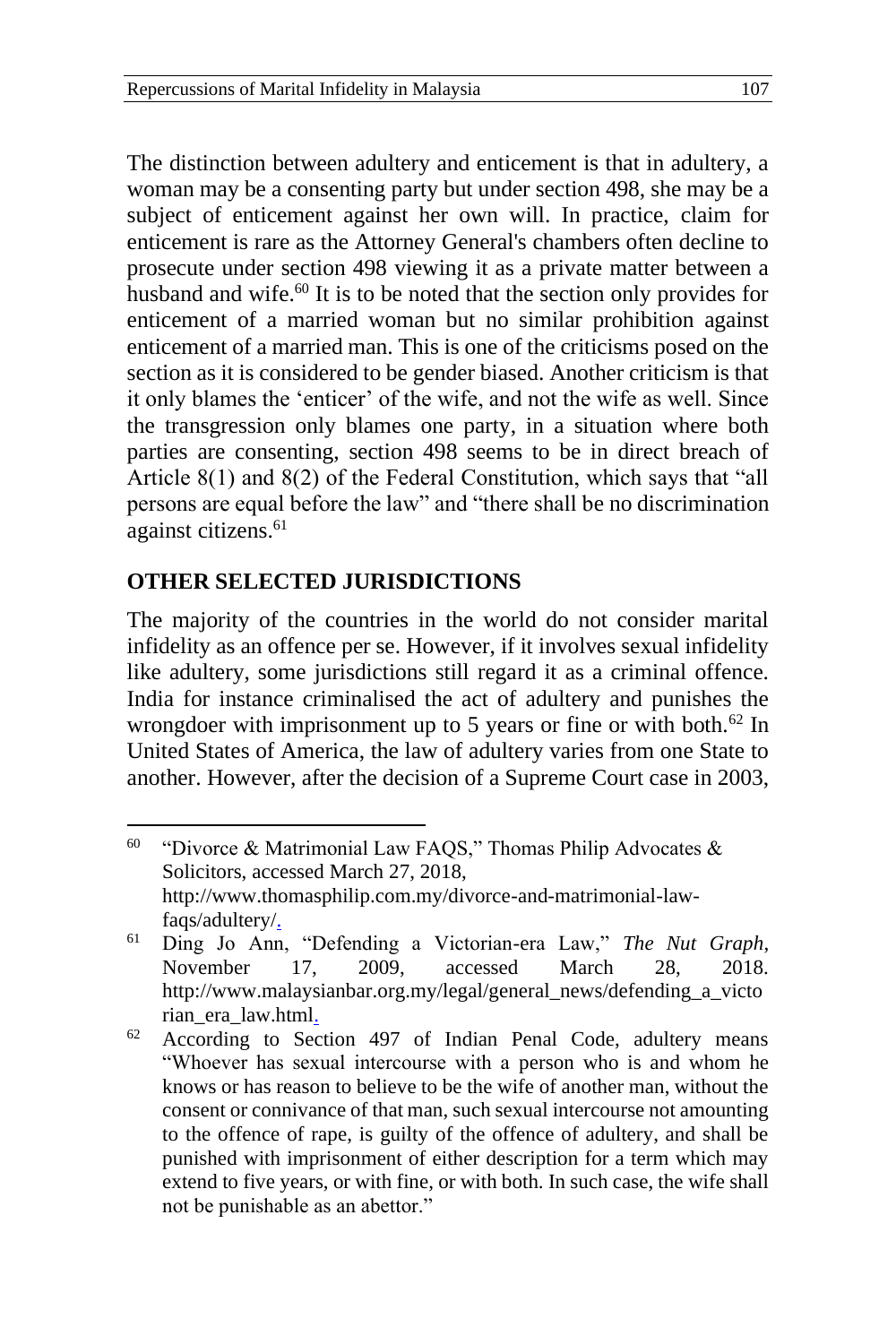the validity of adultery law is under debate.<sup>63</sup> Almost twenty states currently have statutes criminalizing adultery, fornication, or both. Most of those statutes were enacted in the 1800s and were vigorously enforced. In fact, enforcement of adultery and fornication statutes appears to have been commonplace until the 1940s and 1950s, when it abruptly tapered off. Since then, adultery has become a civil, rather than a criminal; matter in most jurisdictions; as such, criminal prosecutions for adultery have been largely replaced by divorce proceedings. $64$ 

In most part of the European Union, including England, Austria and Italy, adultery is not considered to be a criminal offence anymore.<sup>65</sup> The European Union (EU) has condemned death penalty for adultery from time to time. Nevertheless, Islamic countries like Afghanistan, Nigeria, Pakistan, Yemen, Sudan, Saudi Arabia and Iran have provisions for death penalty as the maximum punishment for adultery, but the concept is deeply rooted in the traditional and religious view of Shariah<sup>66</sup>

#### **CONCLUSIONS AND RECOMMENDATIONS**

Preservation of marriage is the key to a successful family life. Marital infidelity happens due to various reasons and even though it is only

<sup>63</sup> Lawrence v. Texas 539 U.S. 558 (2003), as cited in JoAnne Sweeny, Undead Statutes: The Rise, Fall, and Continuing Uses of Adultery and Fornication Criminal Laws, *Loyola University Chicago Law Journal,* 46 (2014): 127-173.

<sup>64</sup> Heather Brook, Conjugal Rites: Marriage and Marriage-Like Relationships Before, *The Law* 81 (2007), as cited in JoAnne Sweeny, ibid.

<sup>65</sup> See generally, Ruth A. Miller, The Limits Of Bodily Integrity: Abortion, Adultery, And Rape Legislation In Comparative Perspective at 122-23 (Ashgate 2007), as cited in Bag, Amartya, Adultery and the Indian Penal Code: Analysing the Gender Neutrality of the Law (June 20, 2010). Available at SSRN: https://ssrn.com/abstract=1627649 or http://dx.doi.org/10.2139/ssrn.1627649.

<sup>66</sup> Daniel Ottosson, Legal Survey on The Countries In The World Having Legal Prohibitions On Sexual Activities Between Consenting Adults In Private (2006), online at http://www.ilga.org/statehomophobia/LGBcri minallaws-Daniel\_Ottoson.pdf.